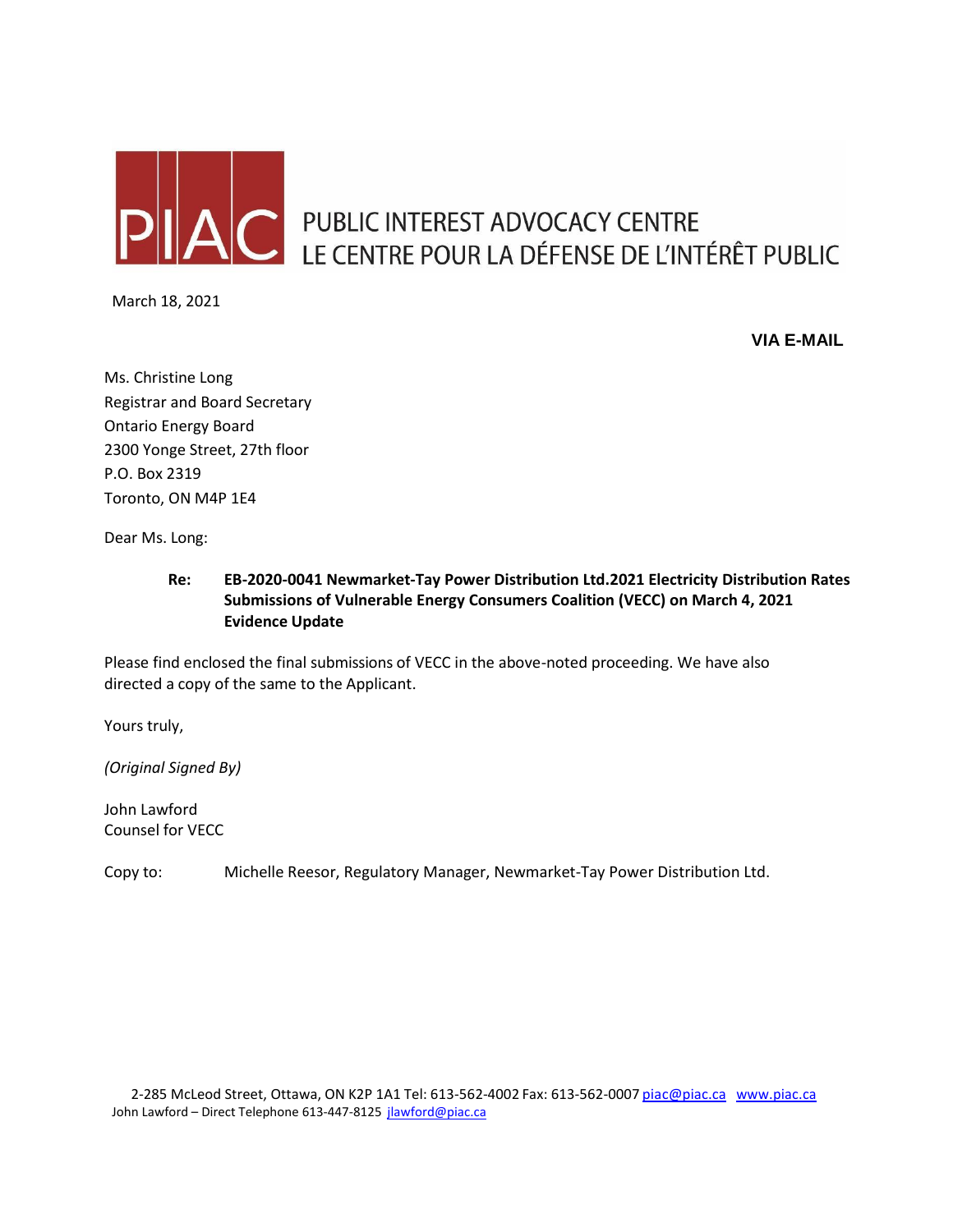#### **EB-2021-0041**

#### **Newmarket-Tay Power Distribution Ltd.**

## **Application for electricity distribution rates effective May 1, 2021**

## **VECC Submissions on March 4, 2021 Evidence March 18, 2021**

Newmarket-Tay Power Distribution Ltd. (NT Power) filed an incentive rate-setting mechanism application with the Ontario Energy Board (OEB) on November 23, 2020 under section 78 of the Ontario Energy Board Act, 1998, S.O. 1998, c. 15, (Schedule B) seeking approval for changes to its electricity distribution rates to be effective May 1, 2021.

VECC's submissions are in relation to NT Power's request for incremental capital funding were filed February 18, 2021. On March 4, 2020 NT Power filed its reply submission.

On March 4, 2021, NT Power also informed the OEB and parties to this proceeding that it had become aware of new information<sup>1</sup> that changed the evidence already before the OEB regarding the Holland TS 10th Anniversary True Up. On March 3, 2021, Hydro One Network Inc. (Hydro One) provided NT Power with an updated calculation of the 2<sup>nd</sup> True-up related to Holland TS.

NT Power has determined the impact of the new information is as follows:

1. Forecasted 2021 contribution amount has been updated from \$6,100,000 to \$6,585,200 (variance of \$485,200);

2. CAPEX updated to \$12,982,055 from \$12,496,855 (variance \$485,200);

3. Maximum Eligible Incremental Capital updated to \$6,072,956 from \$5,587,756 (variance \$485,200); and

4. Incremental revenue requirement updated to \$602,867 from \$548,518 (variance \$54,349).

Hydro One advised NT Power that its calculations are drafts and may change after the completion of quality checks by Hydro One and consultation by Hydro One with NT Power to determine whether the analysis of the underlying data is correct.<sup>2</sup> NT Power indicates this review is expected to occur over the next several weeks, depending on the schedules of the various experts of NT Power and Hydro One.

In Procedural Order #3 dated March 15, 2021, the OEB determined it will permit this amendment to the evidentiary record, and will allow OEB staff and intervenors an opportunity to file supplementary submissions on the reliance the OEB should place on this new material in rendering a decision in this proceeding, and Newmarket-Tay Power an opportunity to reply to any such submissions.

<sup>&</sup>lt;sup>1</sup> Draft for OEB IR Newmarket 10 Year True Up Line; b. Draft for OEB IR Newmarket 10 Year True Up Transformation; and c. Draft Summary of CDM Adjustments.

<sup>2</sup> NT Power\_EVD update\_20210304 P1